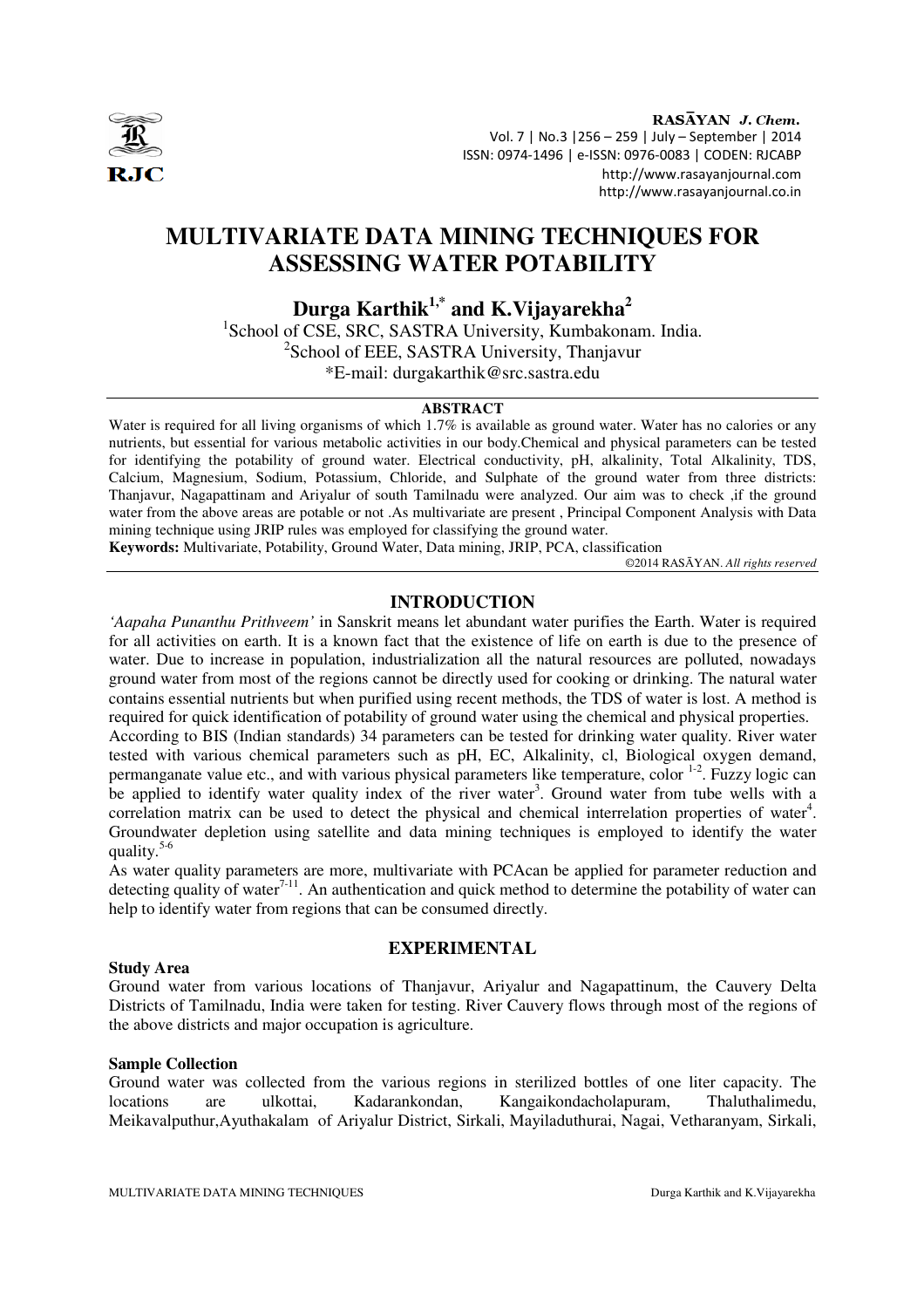Tharangai, of Nagapattinum District, various samples from Kumbakonam Taluk and Nachiyarkovil village of Thanjavur District were collected.

## **Parameters Tested**

pH was measured with digital pHmeter, Electrical Conductivity through Electrical Conductivity meter for testing. All other parameters such as alkalinity, Total Alkalinity, TDS, Calcium, Magnesium, Sodium, Potassium, Chloride, Sulphatewere tested using standard methods.

## **RESULTS AND DISCUSSION**

All 26 samples were tested for the 11 parameters and the results are in Table-1. Indian standards (IS: 10500) was adopted for identifying the quality of water.

Table-1: Ground water analysis for potability from three southern districts of Tamilnadu, India

| District | Location   | EC  | PH   |                | Alkalinity Total Alka TDS |       | ca mg/l | Mg mg/l | Na mg/l | $K$ mg/l       | cl mg/l | so4 mg/l    |
|----------|------------|-----|------|----------------|---------------------------|-------|---------|---------|---------|----------------|---------|-------------|
| Ariyalur | Ulkottai   | 610 | 7.12 | $\mathbf{0}$   | 166                       | 170   | 40      | 17      | 55      | $\overline{3}$ | 80      | 8           |
|          | Kadaranko  | 730 | 7.17 | $\overline{0}$ | 260                       | 220   | 60      | 17      | 60      | $\overline{2}$ | 72      | 8           |
|          | Kangaikor  | 550 | 7.2  | $\overline{0}$ | 140                       | 160   | 48      | 10      | 52      | 3              | 82      | 8           |
|          | Thaluthali | 450 | 7.13 | $\mathbf{0}$   | 120                       | 134   | 34      | 12      | 38      | $\mathbf{1}$   | 44      | 15          |
|          | Meikavalr  | 610 | 7.17 | $\mathbf{0}$   | 184                       | 174   | 42      | 17      | 60      | $\overline{2}$ | 56      | 15          |
|          | Ayuthakal  | 470 | 7.08 | $\mathbf{0}$   | 184                       | 234   | 60      | 20      | 57      | 3              | 116     | 8           |
| Nagai    | Sirkali    | 103 | 8.8  | 536.8          | 60                        | 10.96 | 49.6    | 33.07   | 70      | 135            | 454.4   | 425         |
|          | Mailadudi  | 198 | 8.7  | 658.8          | 96                        | 185.6 | 89.6    | 84.63   | 240     | 89             | 2364.3  | 925         |
|          | Tharangai  | 95  | 8.9  | 549            | 60                        | 128.8 | 68.8    | 21.4    | 150     | 23             | 724.2   | 250         |
|          | Nagai      | 128 | 8.7  | 402.6          | 36                        | 98.4  | 62.4    | 35.99   | 150     | 43             | 1341.9  | 1150        |
|          | Vetharany  | 218 | 8.7  | 402.6          | 48                        | 208   | 160     | 55.44   | 210     | 120            | 3067.2  | 1100        |
|          | Sirkali    | 120 | 8.7  | 231.8          | 192                       | 270.4 | 78.4    | 48.64   | 120     | 5              | 1384.5  | 1260        |
|          | Mailadudi  | 57  | 8.6  | 402.6          | 120                       | 176   | 56      | 35.99   | 52      | $\overline{2}$ | 418.9   | 0           |
|          | Tharangai  | 374 | 8.6  | 341.6          | 48                        | 105.6 | 57.6    | 62.25   | 550     | 56             | 8065.6  | 1700        |
|          | Nagai      | 214 | 8.7  | 573.4          | 36                        | 140   | 104     | 112.84  | 260     | 78             | 2421.1  | 900         |
|          | Vetharany  | 280 | 8.7  | 646.6          | 96                        | 220.8 | 124.8   | 90.47   | 330     | 130            | 4260    | 2200        |
| Tanjore  | Kumbakor   | 100 | 8.6  | 744.2          | 60                        | 104.8 | 44.8    | 35.02   | 56      | 360            | 2243.6  | 1675        |
|          |            | 200 | 8.4  | 183            | 24                        | 65.6  | 41.6    | 15.56   | 38      | 7              | 454.4   | 100         |
|          |            | 200 | 8.4  | 317.2          | 36                        | 60    | 24      | 10.7    | 100     | $\mathbf{1}$   | 298.2   | 0           |
|          |            | 200 | 8.3  | 451.4          | $\mathbf{0}$              | 78.4  | 78.4    | 56.42   | 90      | 23             | 752.6   | 350         |
|          |            | 500 | 8.4  | 305            | $\mathbf{0}$              | 24    | 24      | 12.65   | 56      | 5              | 447.3   | 0           |
|          | Natchial K | 132 | 8.5  | 536.8          | 60                        | 1292  | 1232    | 54.48   | 130     | 74             | 1477    | 625         |
|          |            | 52  | 8.4  | 329.4          | 24                        | 520   | 496     | 20.45   | 60      | 12             | 539.6   | 125         |
|          |            | 32  | 8.4  | 427            | 24                        | 712   | 688     | 27.25   | 90      | $\overline{4}$ | 582.2   | 125         |
|          |            | 35  | 8    | 707.6          | $\mathbf 0$               | 1664  | 1664    | 56.42   | 100     | 15             | 1185.7  | 775         |
|          |            | 35  | 8.4  | 244            | $\mathbf{0}$              | 464   | 464     | 12.65   | 24      | $\overline{3}$ | 255.6   | $\mathbf 0$ |

A chart given in Fig.1 shows the results of the parameters indicated by lines. As 11 parameters are tested, the 5 important components (EC, pH, Alkalinity, TotalAlkalinity, and TDS) are shown separately and the other parameters are shown in the next chart.

The above data were input to PCA using SPSS and the output principal components from the above tool were identified as pH, Total Hardness, Sulphate and chlorides. Using Indian standards, the permissible range for above four parameter ranges were identified. A test set was developed to create a classification rule using JRIP rule miner in WEKA tool. The rules developed for classification using JRIP is given below:

(Cl mg/l less than equal to 999) and (SO<sub>4</sub> mg/l less than equal to 399) and (pH more than equal to 7.1) and (pH less than equal to 8.4); any three= yes (4.0/0.0) (Total Hardness as Caco3 mg/l less than equal to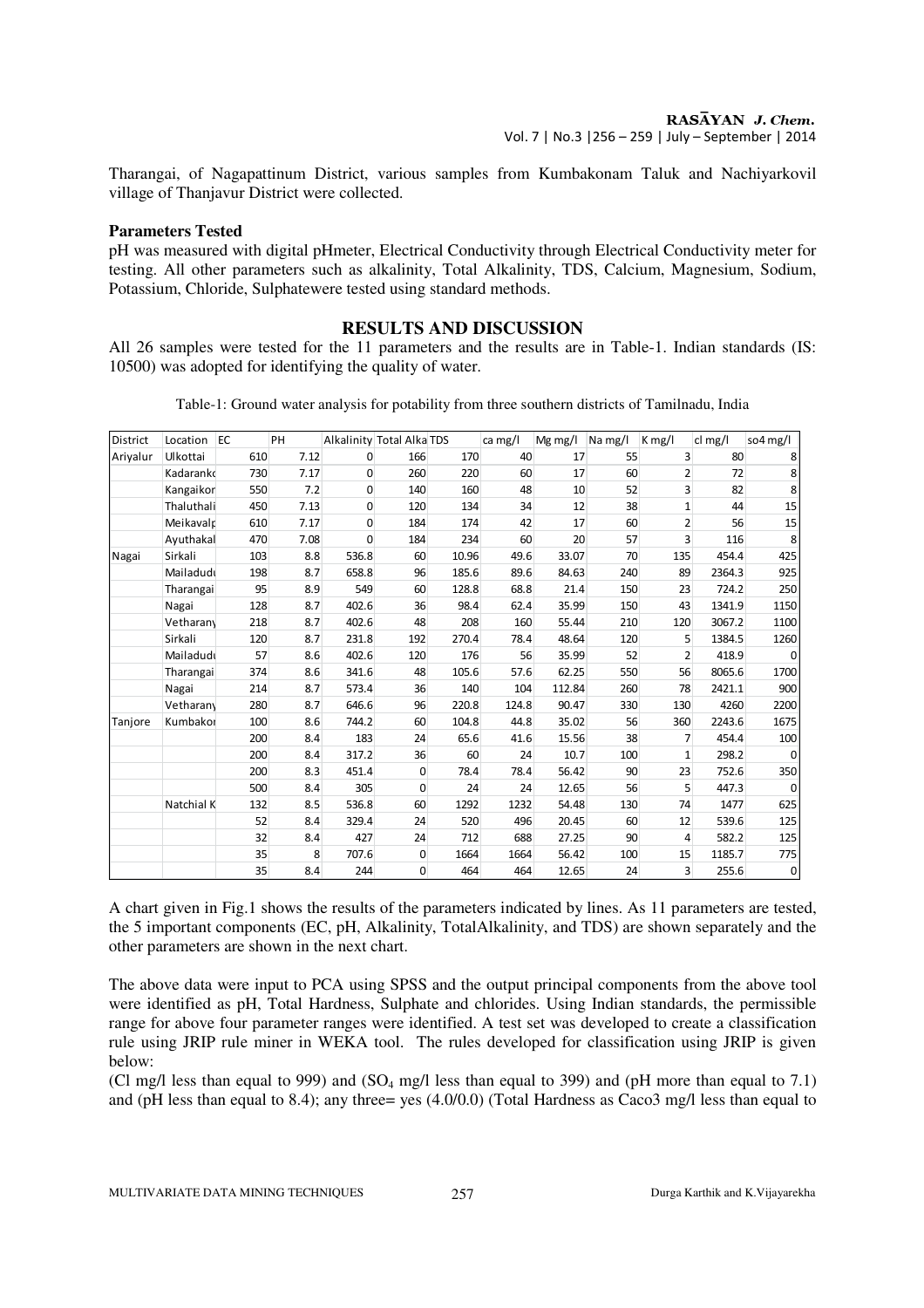## RASĀYAN J. Chem. Vol. 7 | No.3 |256 – 259 | July – September | 2014

12000 3000 2500 10000 so4 mg/l TDS 2000 8000 cl mg/l -Total Alkalinity 1500 K mg/l 6000 -Alkalinity Namg/l 1000 4000  $-PH$ Mg mg/l 500 2000  $-EC$ ca mg/l 0  $\Omega$ 

599) and (SO4 mg/l less than equal to 399) and (pH more than equal to 7.1) and (pH less than equal to 8.4); any three = yes  $(2.0/0.0)$ ; any three= no  $(18.0/0.0)$ 

Fig.-1: Water quality parameters of ground water for three southern districts.

1 3 5 7 9 11 13 15 17 19 21 23 25

| <b>District</b> | Location   | <b>PH</b> | T H<br>mg/l | $cl$ mg/l | $so4$ mg/l | potable   |
|-----------------|------------|-----------|-------------|-----------|------------|-----------|
|                 | Ulkottai   | 7.12      | 170         | 80        |            | 8 yes     |
|                 | Kadaranko  | 7.17      | 220         | 72        |            | 8 yes     |
| Ariyalur        | Kamgaiko   | 7.2       | 160         | 82        |            | 8 yes     |
|                 | Thaluthali | 7.13      | 134         | 44        |            | $15$ yes  |
|                 | Meikavalr  | 7.17      | 174         | 56        |            | $15$ yes  |
|                 | Ayuthakal  | 7.08      | 234         | 116       |            | 8 yes     |
|                 | Sirkali    | 8.3       | 500         | 354.4     |            | $390$ yes |
|                 | Mailadudu  | 8.7       | 185.6       | 2364.3    | 925 no     |           |
|                 | Tharangai  | 8.9       | 128.8       | 724.2     | 250 no     |           |
|                 | Nagai      | 8.7       | 98.4        | 1341.9    | 1150 no    |           |
| Nagai           | Vetharany  | 8.7       | 208         | 3067.2    | 1100 no    |           |
|                 | Sirkali    | 8.7       | 270.4       | 1384.5    | 1260 no    |           |
|                 | Mailadudu  | 8.6       | 176         | 418.9     |            | 0 no      |
|                 | Tharangai  | 8.6       | 105.6       | 8065.6    | 1700 no    |           |
|                 | Nagai      | 8.7       | 140         | 2421.1    | 900 no     |           |
|                 | Vetharany  | 8.7       | 220.8       | 4260      | 2200 no    |           |
|                 | Mathur     | 8.6       | 104.8       | 2243.6    | 1675 no    |           |
|                 | Village,   | 8.4       | 65.6        | 454.4     |            | $100$ yes |
|                 | Kumbako    | 8.4       | 60          | 298.2     |            | 0 yes     |
|                 | nam        | 8.3       | 78.4        | 752.6     |            | 350 yes   |
| Tanjore         | Taluk      | 8.4       | 24          | 447.3     |            | 0 ves     |
|                 | Natchial   | 8.5       | 1292        | 1477      | 625 no     |           |
|                 | Koil       | 8.4       | 520         | 539.6     |            | $125$ yes |
|                 | Village,   | 8.4       | 712         | 582.2     |            | $125$ yes |
|                 | Kumbako    | 8         | 1664        | 1185.7    | 775 no     |           |
|                 | nam        | 8.4       | 464         | 255.6     |            | $0$ yes   |

Table-2: Classification of Water using JRIP rules.

The above rule is interpreted as follows-

1 4 7 10 13 16 19 22 25

**Classification rule 1:** If chloride is less than 1000 and sulphate is less than 400 with pH between 7.1 to 8.4, the water is classified as potable.

**Classification rule 2:** If total hardness is less than 600 and sulphate is less than 400 with pH between 7.1 to 8.4, the water is classified as potable

**Classification rule 3:** If the above two rules are not satisfied then the water is classified as not potable.